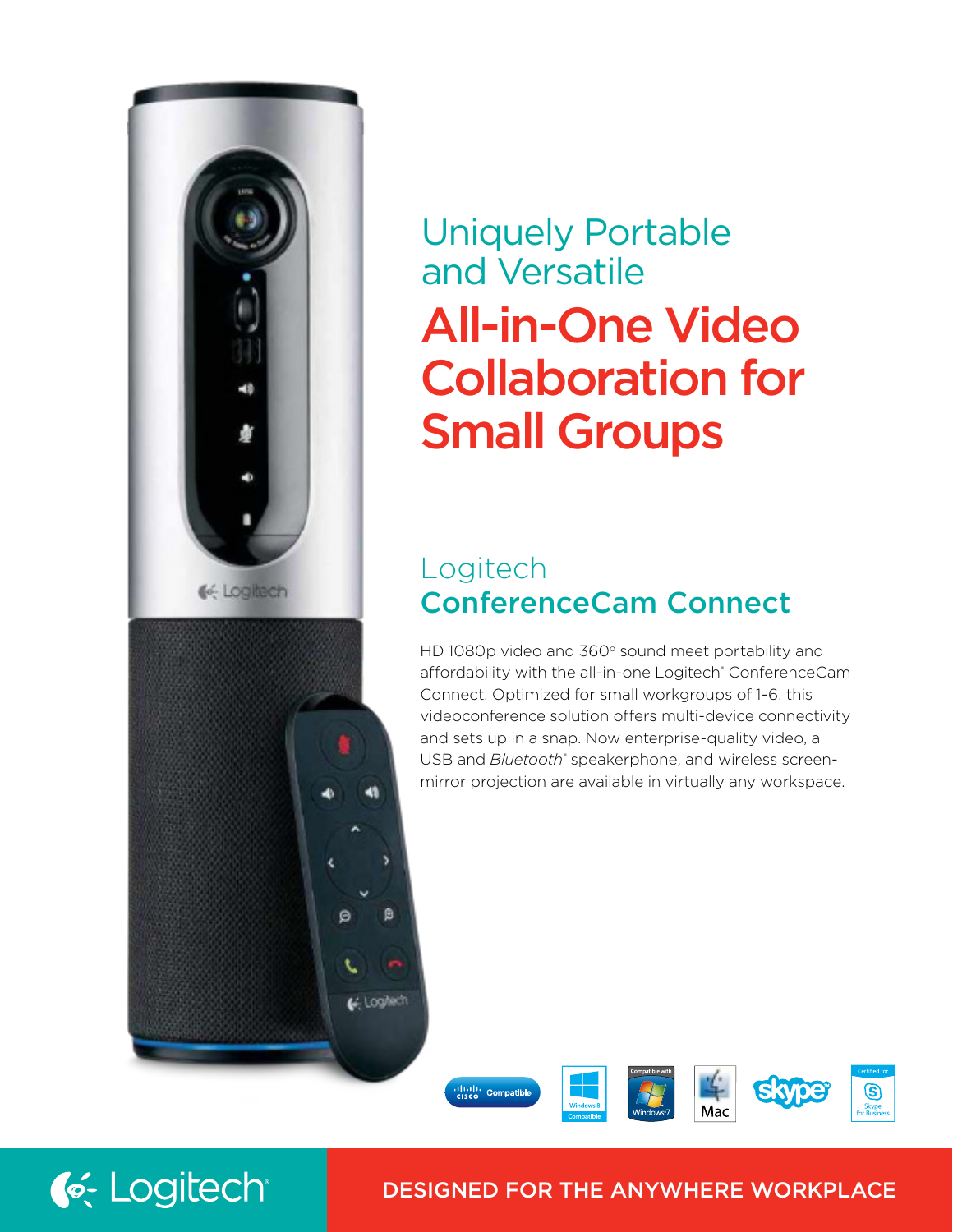# HD 1080p Video and 360° Sound Meet Portability and Affordability



# **All-in-One Video Collaboration for Small Groups**

Optimized for workgroups of 1-6 people, the affordable ConferenceCam Connect videoconference solution offers multi-device connectivity and sets up in a snap to elevate small group collaboration to the next level.

ConferenceCam Connect offers a generous  $90^{\circ}$  field of view with digital pan, mechanical tilt, 4x digital Full HD zoom, and ZEISS® optics with autofocus. The mobile speakerphone features *Bluetooth®* wireless technology, Near Field Communication (NFC), and USB. With true  $360^{\circ}$  sound, users can hear and be heard within a 12-foot diameter range while acoustic echo and noise-cancelling technology delivers conversational realism.

For ultimate flexibility in the Anywhere Workplace, ConferenceCam Connect runs on battery or AC power and features certifications from Microsoft®, Cisco®, and Skype™ to ensure broad-based UC compatibility.

# **Multi-Device Connectivity**



Anywhere Offices Initiated audio or web conference from a mobile device? Advances in personal devices now allow us to connect to meetings no matter where we are. \*Source: Wainhouse "The Evolution of Meeting Rooms" 10/2013

90° field of view

with digital pan/tilt and mechanical tilt control

360° audio with 12-foot diameter range

The acoustics are tuned to provide a quality experience so that users can hear and be heard within a 12-foot diameter range.





Omni-directional full duplex mics

Makes it seem like conversations are happening in the same room

HDMI connector

Connect the ConferenceCam to an HD TV screen to wirelessly stream content. The ConferenceCam automatically connects with no need to select TV inputs.

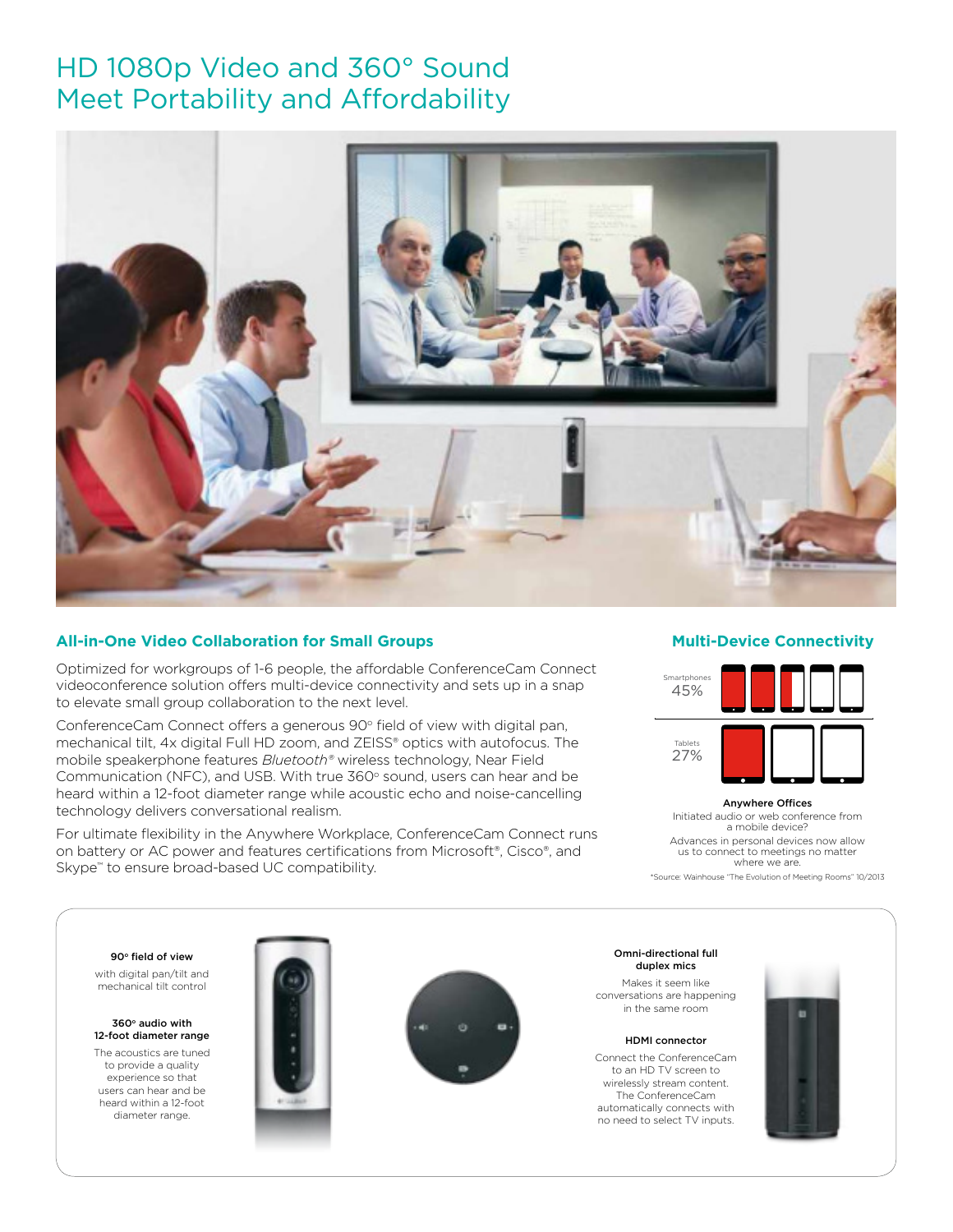# Logitech ConferenceCam Connect

# Feature Spotlight



# Portable All-in-One Design

Sleek, easy to carry, and a snap to set up and use to expand the collaborative potential of the Anywhere Workplace.



# Perfect for Small Workgroups

Optimized for teams of 1-6, experience HD 1080p video, 360° sound, and wireless screen-mirror projection in virtually any workspace—and watch productivity soar.



# See and Be Seen

Automatically focus on people and objects for razor-sharp resolution wherever the lens is pointed.



# Multi-Device Connectivity

Simply connect PC or Mac to conduct life-like meetings within own familiar computing environment, or use the convenience of wireless connectivity for screen mirroring and audio pairing from a compatible mobile device\*. \*Compatible with Android and Windows 8.1 –

see specifications for requirements.



# Interact with Everyone at the Table The 90° field of view with digital pan, tilt, and

4X digital zoom in Full HD is ideal for small group meetings.



# Hear and Be Heard

The acoustics are tuned to provide a quality experience so that users can hear and be heard within a 12-foot diameter range.



### Conversations Sound Life-Like and Natural

Acoustic echo and noise-cancelling technology makes it seem like conversations are happening in the same room.



# USB Plug-and-Play Connectivity

With no special software, training, or maintenance required, launching an enterprise-quality videoconference has never been easier.



Wireless Screen Mirroring Connect wirelessly to ConferenceCam to screen mirror presentations, spreadsheets, videos or Internet content from a mobile device\* to a TV screen.

\*Compatible with Android and Windows 8.1 versions – see specifications for requirements.



# H.264 UVC 1.5 with Scalable Video Coding (SVC)

Frees up laptop bandwidth by putting video processing within the camera, resulting in a smoother video stream in applications like Microsoft® Lync™ 2013.



## Professional-Grade Certifications

Optimized for Microsoft® Lync®, Certified for Skype for Business, Skype Certified™ , and Cisco Jabber® and WebEx® compatible\* certified ensures an integrated experience with most business-grade UC platforms. \*See www.logitech.com/ciscocompatibility for the latest version.



### Near Field Communication (NFC) **Technology**

Pair mobile devices\* to ConferenceCam Connect by simply bringing them close together.

\*With mobile devices equipped with NFC technology



*Bluetooth®* Wireless Connectivity

Quickly and easily create a connection between any *Bluetooth®* device and the integrated speakerphone.



# Far-End Camera Control

Operate camera pan, tilt and zoom functions of another Logitech ConferenceCam or Webcam C930e in the other location\*. \*With Microsoft® Lync™ deployments; requires plug-in download



# Dockable Remote Control

Easily operate camera pan/tilt/zoom and audio functions (call answer/end\*, volume, mute) during meetings. The remote covers the lens when the camera is not in use for added privacy. \*With Microsoft® Lync™, Skype™, and Cisco Jabber™



#### Works with Most UC and Videoconference **Applications**

Users are free to use the desktop video conferencing program of their choice.

# Kensington Lock-Enabled

The Kensington Security Slot offers a simple, built in security solution to help provide security from theft.



# Rechargeable Battery

Setup is fast and easy. Just plug it in and you're ready to start collaborating.